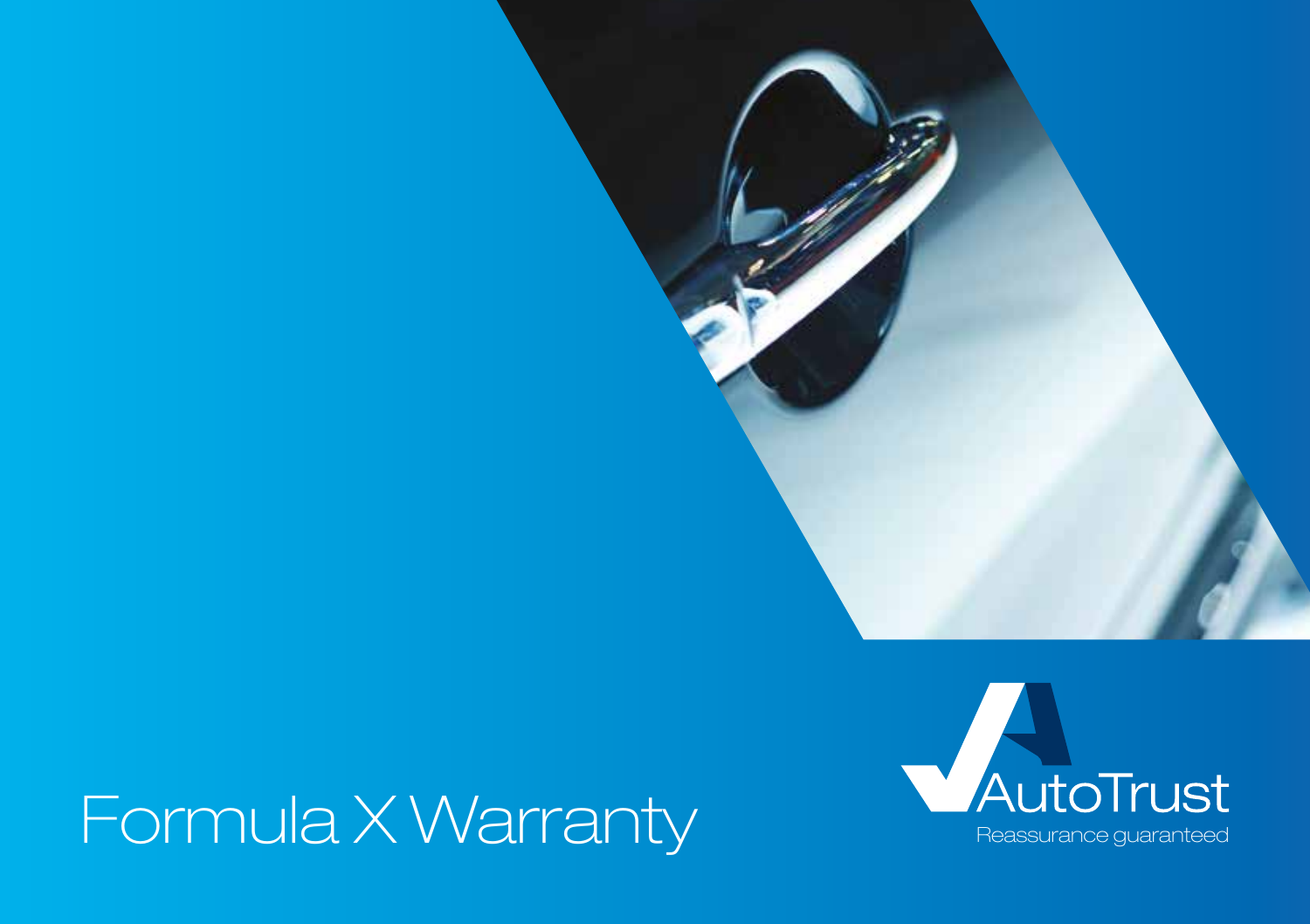

## Warranty protection for your vehicle – Peace of mind for you

#### Formula X Warranty

This is a summary of cover only and does not detail the full terms and conditions of your warranty product.

- Covers the majority of major mechanical and electrical components against breakdown or failure
- **Protects against the costs of** replacing parts and the labour to fit them
- No limit to the number of repairs you can claim for
- Includes wear and tear for covered components
- **T** Temporary vehicle replacement whilst warranty repairs take place
- Up to 60 days warranty cover whilst on the continent
- **Narranty available for up to 24** months
- $\blacksquare$  Transferable where vehicle is sold privately
- For vehicles up to ten years old and 100,000 miles

## AutoTrust Formula X

**This warranty covers almost all mechanical and electrical parts (including labour to fit them) of the covered vehicle against mechanical and electrical breakdown as defined in this summary.**

**There is no restriction to the number of claims you can make, up to the value in aggregate of the vehicle purchase price. Please refer to your Validation Certificate for details of your maximum single claims limit.**

Mechanical and electrical breakdown is the failure of a component, causing a sudden stoppage of its function, for a reason other than wear and tear, normal deterioration or negligence. Damage caused by the effect of overheating is not regarded as a mechanical breakdown under the terms of the warranty.

You are covered only for the parts described in this booklet. Your warranty does not cover more than the manufacturer's list price for parts.

Repairs must not start without the prior approval of the administrator.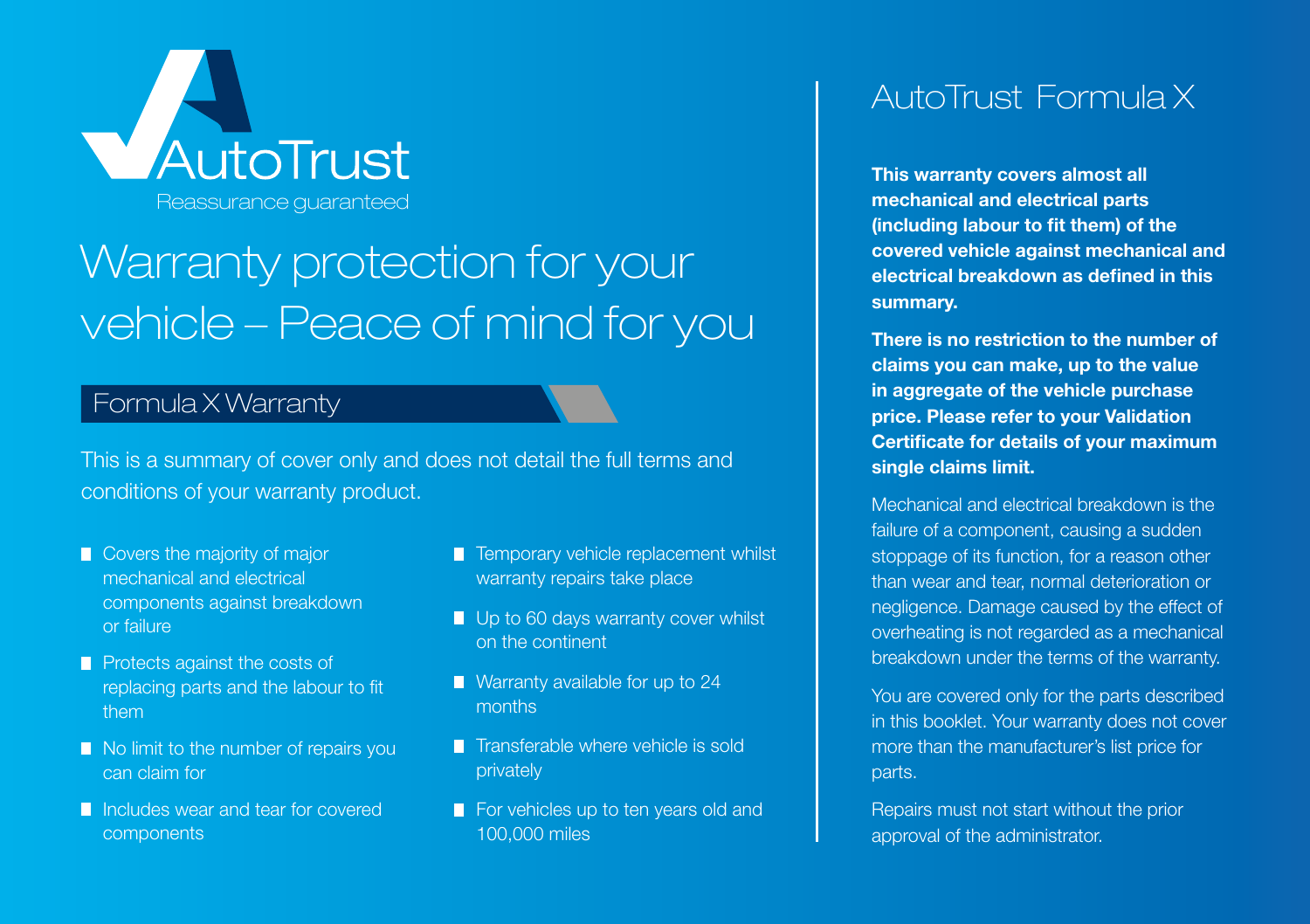### What is Covered and what is not Covered

#### **What is Covered**

Your AutoTrust Formula X warranty covers almost all mechanical and electrical components on your vehicle against mechanical and electrical breakdown, subject to the conditions detailed in the AutoTrust handbook and the maximum claim limit. There are some components, such as service items, which are not covered.

Your AutoTrust Formula X cover has been extended to provide cover for wear and tear other than:

- 1 Repairs to brake and clutch systems where these are necessitated by worn or burnt out friction materials.
- 2 Repairs carried out to improve engine oil consumption where there has been no mechanical failure.

#### **What is Not Covered**

Whilst you have a high level of warranty cover, there are certain items which this warranty specifically does not cover and this includes, but is not limited to, the following:

Body components such as strikers, hinges or any component which may require adjustment from time to time

- Body panels, paintwork or glass
- **N** Weather strips and body seals
- Interior trim including seat and seat belts
- Recharging of the air conditioning unit (unless required as part of a valid warranty repair)
- Software updates (unless required as part of a valid warranty repair)
- Renewal of brake components due to wear and tear
- Renewal of any clutch components due to wear, incorrect adjustment or misuse
- The clearing of fuel lines, filters, throttle bodies and pumps and damage to components due to the use of contaminated or incorrect fuel
- Airbags, wiring and connections, fuses, batteries, bulbs and LED illumination, exhaust systems, diesel particulate filters (catalytic converters are covered), wiper blades, wheel balancing and alignment, wheels, tyres and water ingress (including damage to covered parts caused by water)
- **External oil leaks, lubricants, filter** elements and any damage caused by frost or lack of oil, or anti-freeze or by impact, accident or negligence
- **T** Traffic management system, telephone including Bluetooth, TV/DVD and satellite navigation system, associated equipment of all types
- Non-factory fitted radio cassette, CD player or any other in-car entertainment component
- Normal maintenance services, and the replacement of such items as, but not limited to, spark plugs and plug leads
- Any damage or losses to components that are not directly covered within the terms of this warranty
- **Burnt out, sticking or pitted valves**
- Damage resulting from the failure of a timing belt which has not been replaced as per the manufacturer's recommendations (proof required)

Please note that oil, oil filter, gaskets, antifreeze and brake fluid required due to the failure of a covered component are covered as part of a valid claim.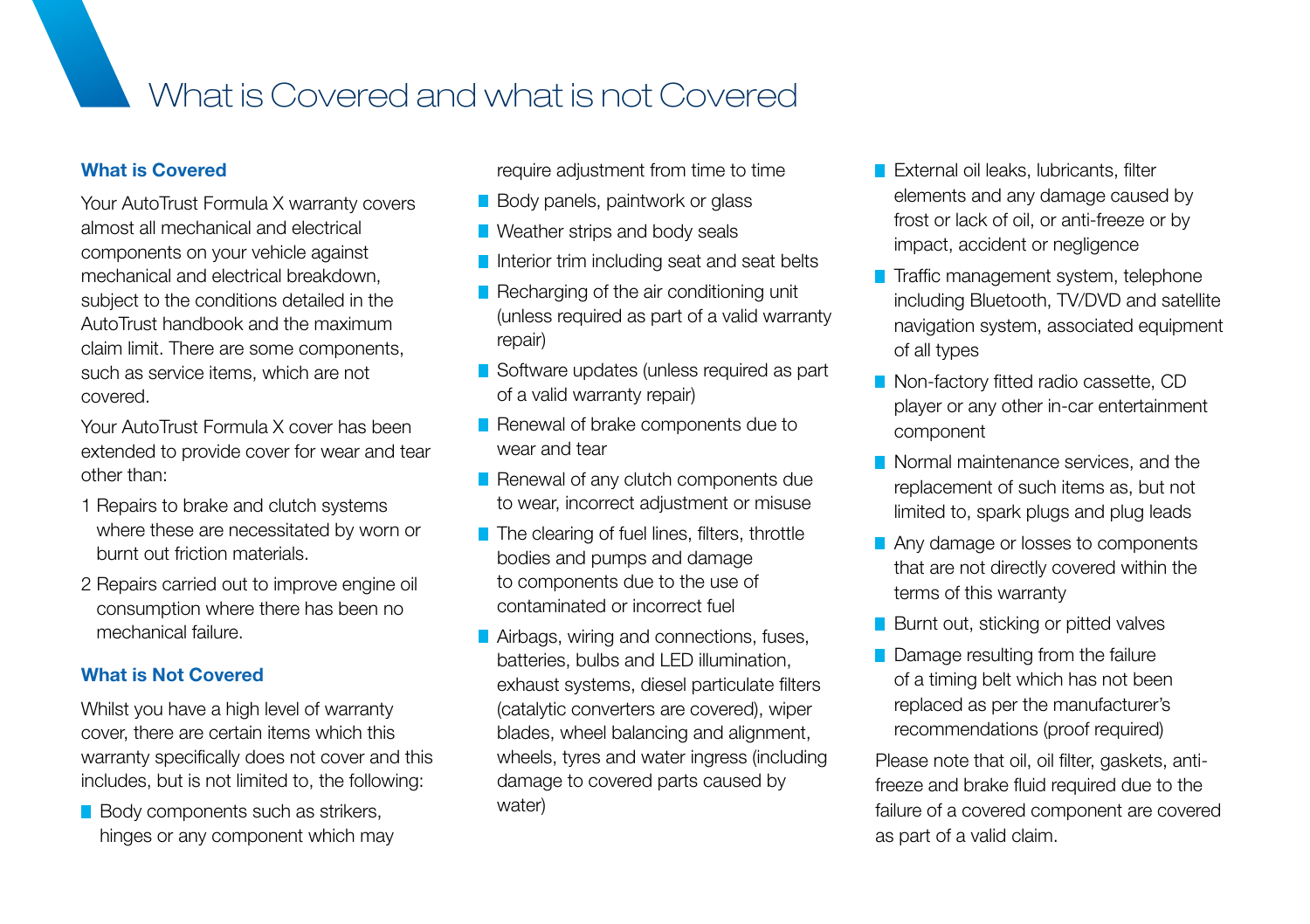How to ask for a repair under this warranty

Bring your vehicle to us, your supplier, and we will confirm whether the warranty is still in force and the repair is valid. We will then handle the repair on your behalf. If you cannot bring the vehicle back to us please follow the instructions detailed in the Warranty Handbook, or call the administrator on 0844 573 8002.

**Important – Repair work must not commence until our administrator has agreed the claim. Failure to comply with this requirement will affect your ability to claim under this cover.**

#### **Cancellation Rights**

You have the right to cancel this warranty within 14 days of receiving your Warranty Handbook and Validation Certificate. Should you wish to cancel within this period please contact either your supplying dealer or the administrator who will arrange cancellation and full refund. Unless cancelled in accordance with the cancellation rights detailed above, in normal circumstances no refund will be made and in no circumstances if a claim has been made.

#### **How to Make a Complaint**

We hope that you will be pleased with the service we provide.

In the unlikely event of a complaint, you should contact the administrator in the first instance on 0844 573 8002, or in writing to: The Customer Services Manager, AutoTrust Warranty Administration, Jubilee House, 5 Mid Point Business Park, Thornbury, West Yorkshire BD3 7AG.

This product conforms to the Motor Industry Code of Practice for Vehicle Warranty Products. In addition to your statutory rights, should you remain dissatisfied with our decision you may refer the dispute to the Motor Industry Codes Advisory and Conciliation Service.

Consumer Advice line 0800 692 0825 Motor Codes Ltd PO BOX 44755 London SW1X 7WU

For more information on the Code and what it means for you please visit www.motorcodes.co.uk



#### **Data Protection Authorisation Statement**

In processing and managing this agreement, the administrator will collect, transfer and store the information you have provided in their secure servers based in the United States of America. The administrator has taken measures to ensure that there is an adequate equivalent level of protection of your information in the U.S.A. in accordance with legislation in the United Kingdom.

In compliance with the Data Protection Act 1998, you are entitled to ask us to amend our records about you if they are not correct, and you may request a copy of the information we hold about you by applying to us in writing addressed to: Compliance Officer, Car Care Plan Limited, Jubilee House, 5 Mid Point Business Park, Thornbury, West Yorkshire BD3 7AG or by emailing CCPH\_DPA@carcareplan.co.uk. We may charge you the statutory fee of £10 for this service.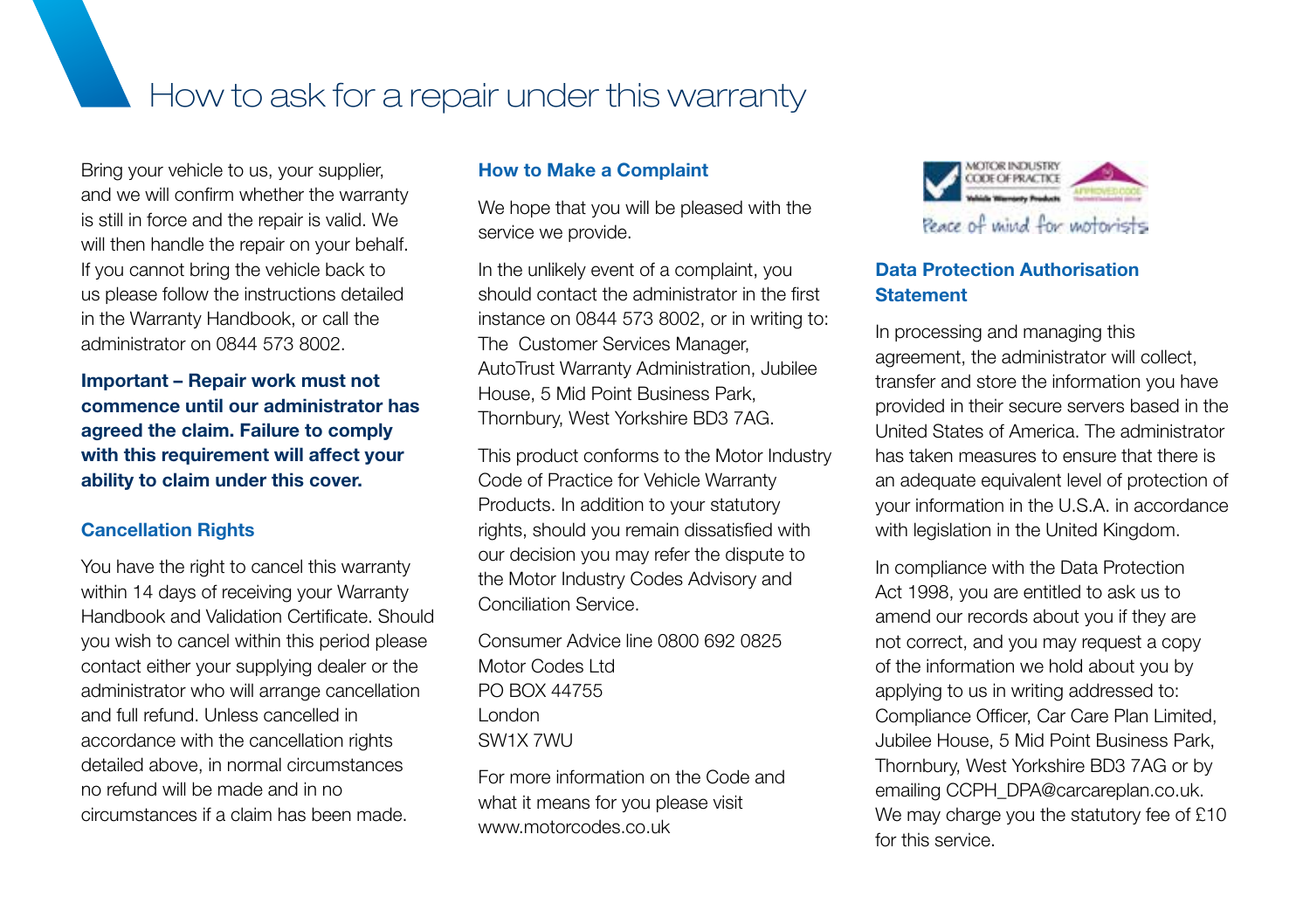

# Helping you towards covering the cost of those unexpected repairs

Special note: Please refer to your Validation Certificate, provided with your AutoTrust Warranty Handbook, for the claim limit that applies on each individual repair under this warranty.



Source: Average across all makes and models. Car Care Plan AutoTrust product 2013. Costs will vary according to the make, model and engine size of the vehicle you drive.